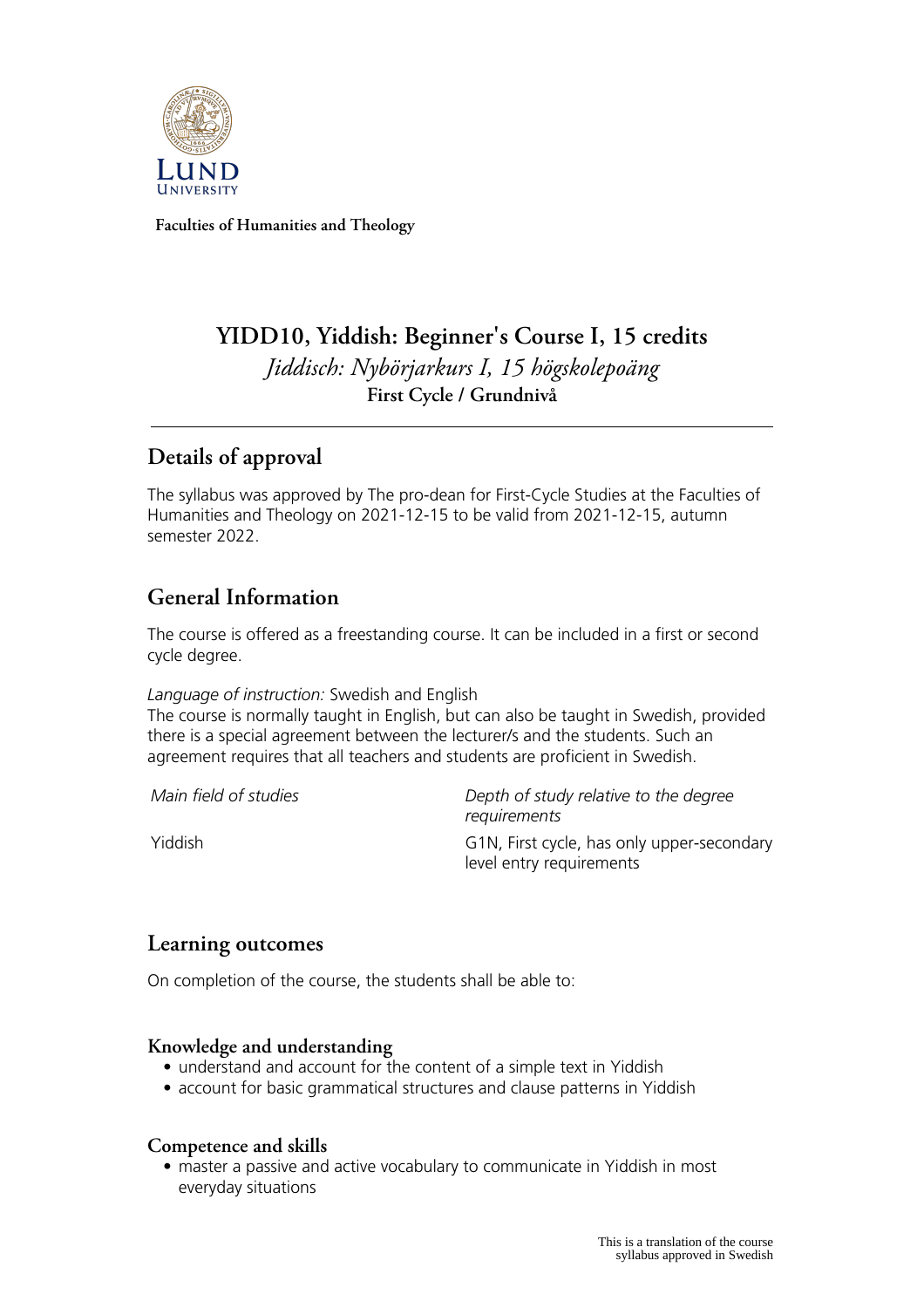- translate simple texts from Yiddish to Swedish/English
- translate simple sentences and expressions from Swedish/English to Yiddish
- ask and answer simple questions orally and produce and respond to simple statements in well-known fields
- write very short texts using simple phrases and sentences about everyday contexts
- follow and summarise slow and clear speech

#### **Judgement and approach**

- critically review, discuss and take a position on linguistic norms and adopt a scholarly approach to language
- relate Yiddish to issues related to ethnicity, cultural encounters and cultural diversity

## **Course content**

The course is based on the study of simple dialogues and texts in Yiddish with basic vocabulary and grammatical structures. Strong emphasis is placed on communicative proficiency. The students talk and write the language in monolingual situations as well as studying listening comprehension and translating between Yiddish and Swedish/English.

The course consists of the following modules:

- 1. Yiddish Grammar and Text Study I, 7.5 credits
- 2. Oral and Written Language Proficiency I, 7.5 credits

# **Course design**

The teaching consists of lectures and group exercises. The teaching consists of live streamed lectures, seminars and 1-3 compulsory written assignments.

The course is offered entirely as a distance learning course and makes use of an online learning platform and digital tools. It is assumed that the student participates under these conditions and has access to a computer with an Internet connection, functioning speakers, microphone and web camera. The department will provide information about the technical requirements.

### **Assessment**

The assessment of Module 1 is based on a camera/monitored written exam.

The assessment of Module 2 is based on an oral exam via Zoom at the end of the module.

The camera monitoring takes place in real time. No recording occurs. Live monitoring is required in order to assess the student's knowledge without the student having access to any aids.

The examiner, in consultation with Disability Support Services, may deviate from the regular form of examination in order to provide a permanently disabled student with a form of examination equivalent to that of a student without a disability.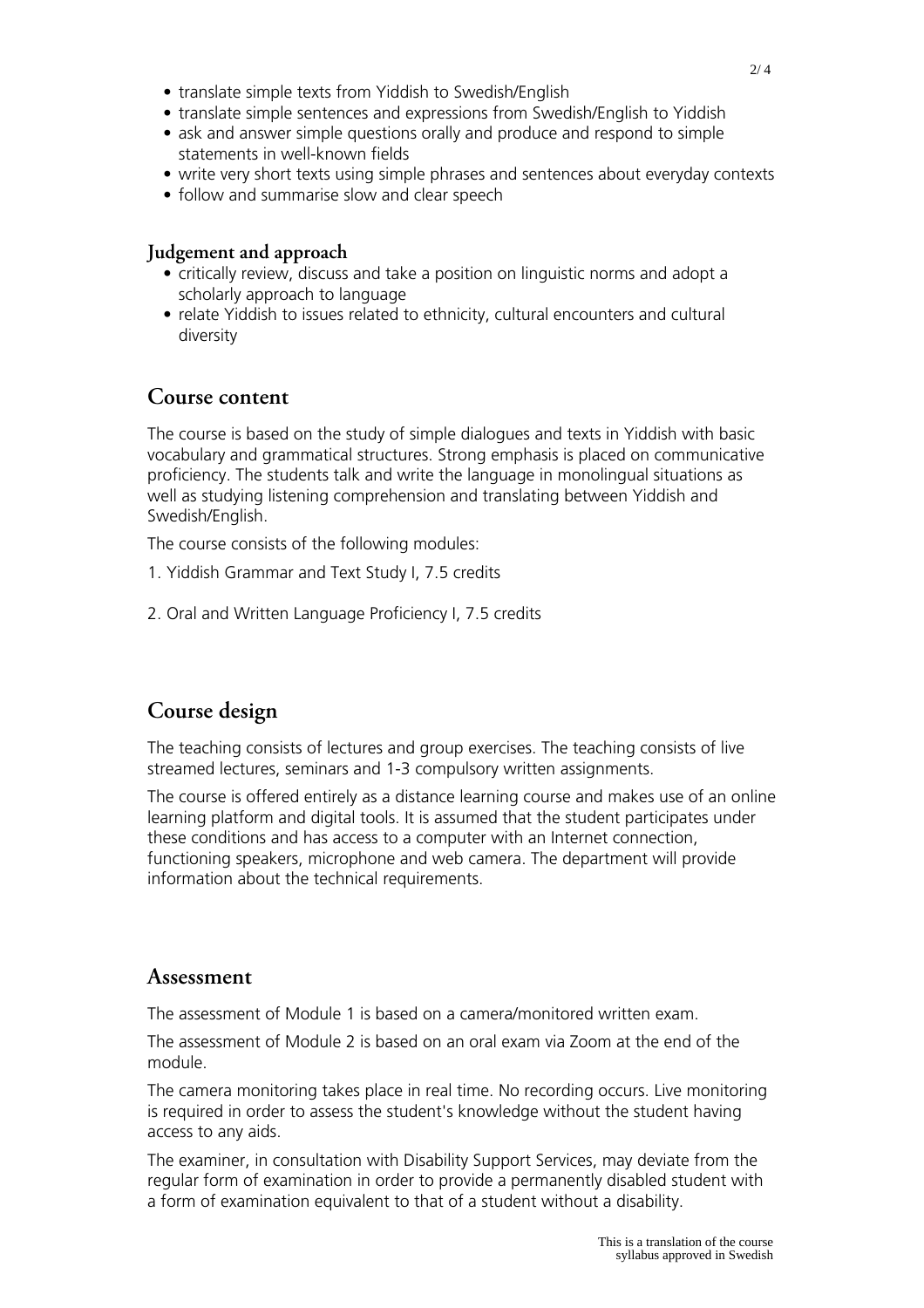*Subcourses that are part of this course can be found in an appendix at the end of this document.*

## **Grades**

Marking scale: Fail, Pass, Pass with distinction.

For a grade of Pass on the whole course, the student must have been awarded at least this grade for both modules. For a grade of Pass with Distinction on the whole course, the student must have been awarded this grade for both modules.

# **Entry requirements**

General requirements and studies equivalent of course English 6 from Swedish Upper Secondary School.

# **Further information**

- 1. The course is offered at the Centre for Languages and Literature, Lund University.
- 2. The course replaces YIDD01 Yiddish: Language and Literature, Beginner's Course I, 15 credits
- 3. The credits allocated for course content that in whole or in part is commensurate with another course can only be credited once for a degree. For further details, see the current registration information.
- 4. Module titles in Swedish:
	- 1. Jiddisch grammatik och textläsning I
	- 2. Muntlig och skriftlig språkfärdighet I